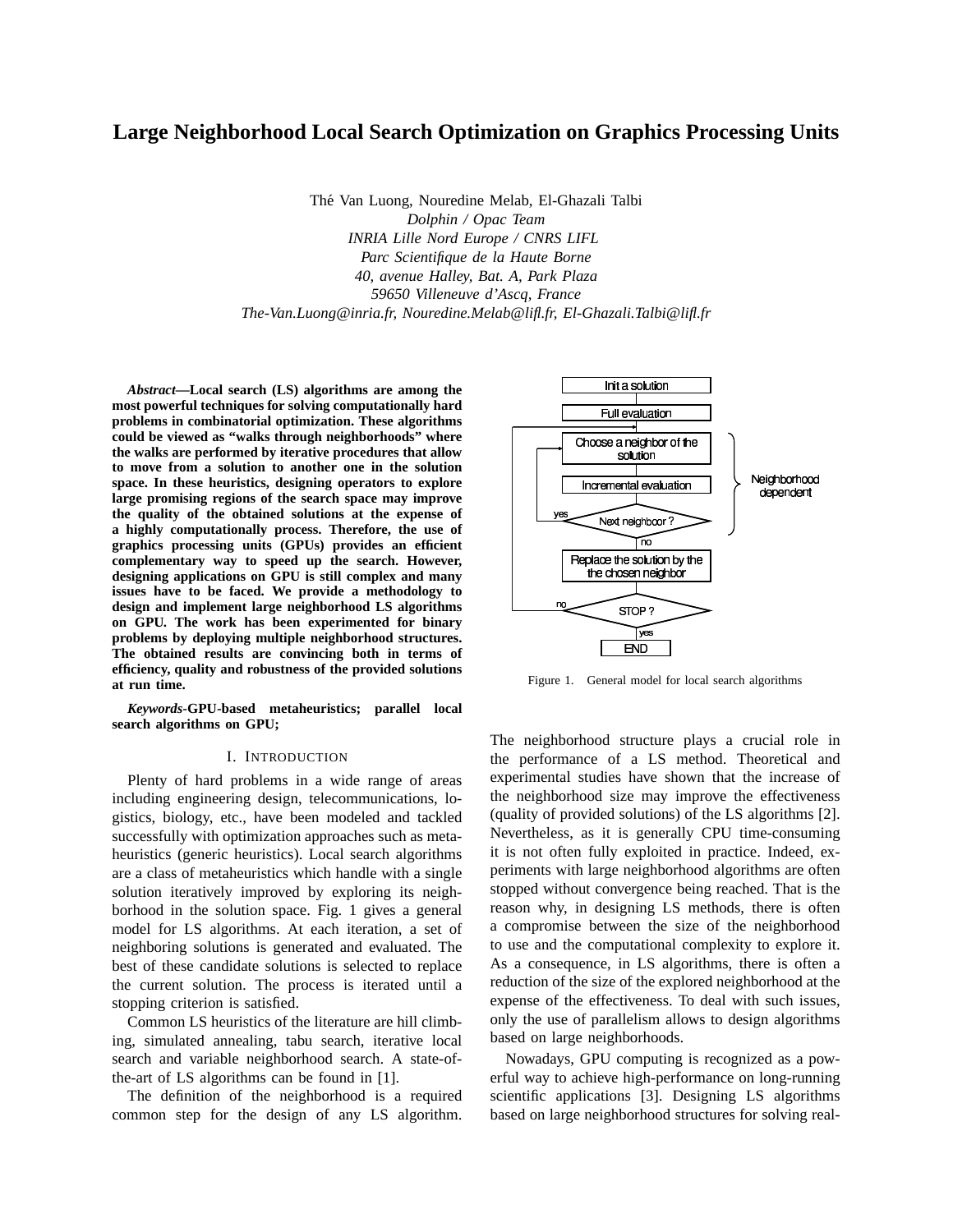world optimization problems are good challenges for GPU computing. However, to the best of our knowledge only few research works related to evolutionary algorithms on GPU exist [4]–[7]. Indeed, the parallel exploration of the neighborhood on GPU is not immediate and several challenges persist and are particular related to the characteristics and underlined issues of the GPU architecture and the LS algorithms.

In this paper, we contribute with the first results of LS algorithms based on large neighborhoods on GPU. Finding an efficient task distribution of the LS process onto the GPU organization is a challenging issue dealt with in this paper. In other words, one has to identify what must be performed on CPU and GPU. Another handled issue is to find correct mappings between the different neighborhood structures and the hierarchical GPU. Since the neighborhood structure strongly depends on the target optimization problem, we focus on binary problems all along of this paper. We propose to deal with three neighborhoods of different sizes.

To be valided the work has been experimented on the permuted perceptron problem (PPP) introduced by Pointcheval [8]. The problem is a cryptographic identification scheme based on NP-complete problems, which seems to be well suited for resource constrained devices such as smart cards. The work has been experimented on different popular instances of the literature. We investigate to measure the impact on how the increase of the size of the neighborhood can improve the quality of the obtained solutions.

The rest of the paper is organized as follows: Section II presents the three handled neighborhoods for binary problems. In Section III, a generic LS algorithm and efficient mappings on GPU are proposed for each neighborhood structure. Application of this methodology is made for the permuted perceptron problem in Section IV. Finally, conclusions and a discussion of this work are drawn in Section V.

# II. NEIGHBORHOODS FOR BINARY PROBLEMS

Designing any iterative metaheuristic needs an encoding of a solution. The encoding must be suitable and relevant to the tackled optimization problem. For binary problems, any candidate solution is represented by a vector (or string) of binary values. Moreover, the efficiency of a representation is related to the search operators applied on this representation i.e. the neighborhood.

The natural neighborhood for binary representations is based on the Hamming distance. This distance measures the number of positions between two strings of equal length in which the corresponding symbols are different. Fig. 2 gives an illustration of the Hamming



Figure 2. Three neighborhoods for binary problems

distance for strings of length 3. For instance, the Hamming distance between the node  $(0, 1, 0)$  (represented by a triangle) and each node represented by a circle is equal to two. Therefore, nodes of a same shape in the graph constitute a particular neighborhood of the node  $(0, 1, 0).$ 

The natural neighborhood for binary representations is based on the Hamming distance. This distance measures the number of positions between two strings of equal length in which the corresponding symbols are different.

- *1-Hamming Distance Neighborhood*. In most cases, the associated neighborhood for binary representations is based on the Hamming distance equal to one. In this neighborhood, generate a neighbor consists in flipping one bit of the candidate vector solution (see Fig. 3). Considering a candidate vector solution of size  $n$ , the size of the associated neighborhood is n.
- *2-Hamming Distance Neighborhood*. For binary problems, an improved neighborhood for LS algorithms is based on the Hamming distance of two. It consists on building a neighbor by flipping two values of a candidate solution vector. Two indexes represent a particular neighbor. For a candidate solution of size  $n$ , the number of neighbors is  $n\times(n-1)$  $\frac{n-1}{2}$ . Fig. 4 gives an illustration of this neighborhood.
- *3-Hamming Distance Neighborhood*. An instance of a large neighborhood is a neighborhood built by modifying three values called 3-Hamming distance neighborhood. This neighborhood is much com-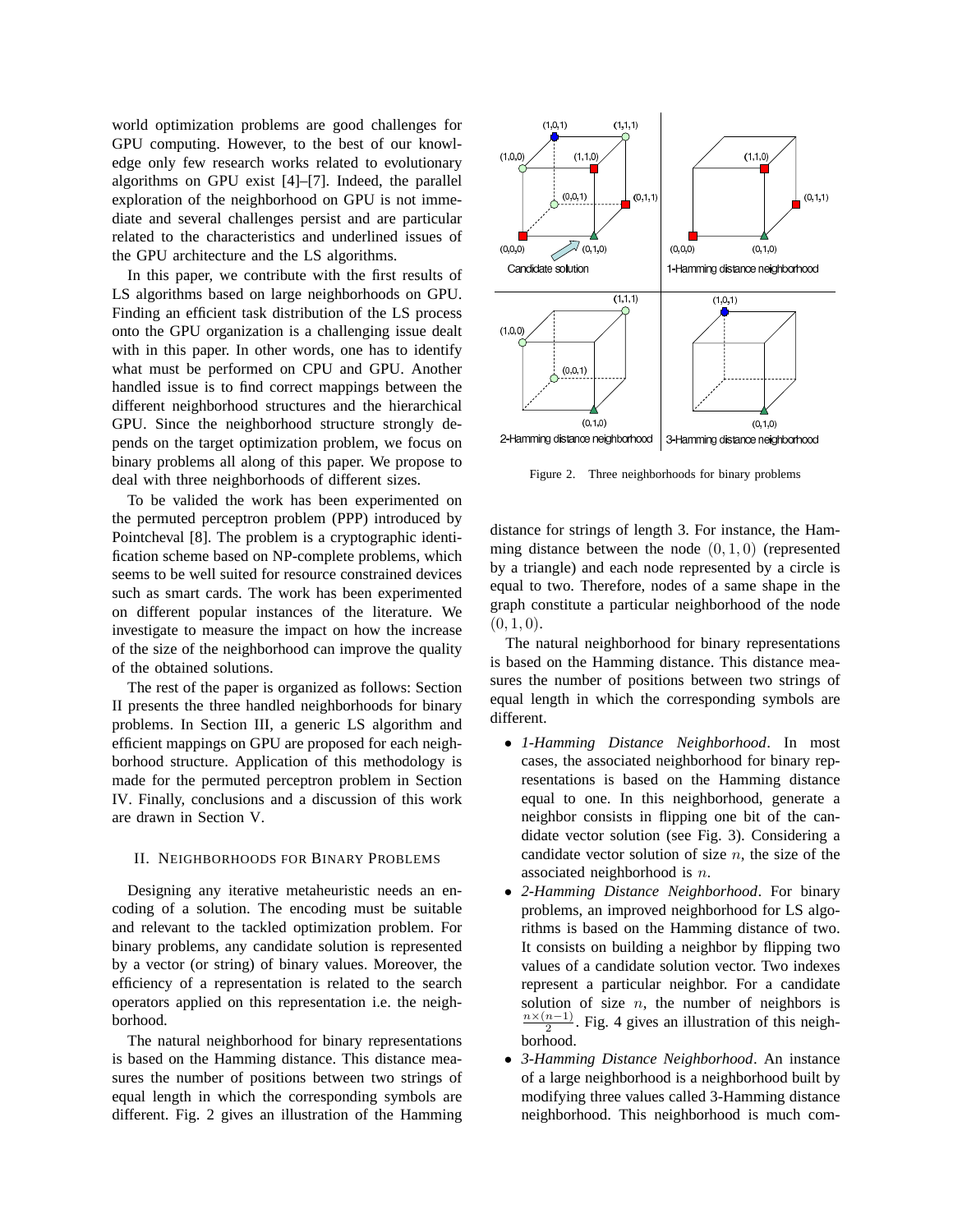

 $\pmb{0}$ 

Figure 3. 1-Hamming Distance Neighborhood



Figure 4. 2-Hamming distance neighborhood

plex since each neighboring solution is identified by 3 indexes (see Fig. 5). The number of elements associated to this neighborhood is  $\frac{n \times (n-1) \times (n-2)}{6}$ .

Most of the LS algorithms use neighborhoods which are in general a linear (e.g. 1-Hamming distance) or quadratic (e.g. 2-Hamming distance) function of the input instance size. Some large neighborhoods may be high-order polynomial of the size of the input instance (e.g. 3-Hamming distance). Then, the complexity of the search will be much higher. So, in practice, large neighborhoods algorithms are unusable because of their high computational cost. In the other sections, we will show how the use of GPU computing allows to fully exploit parallelism in such algorithms.





Figure 5. 3-Hamming distance neighborhood

# III. DESIGN OF LARGE NEIGHBORHOOD LOCAL SEARCH ALGORITHMS ON GPU

GPU computing may be used to speed-up the search process when designing large neighborhood algorithms. However, the use of GPU-based parallel computing for metaheuristics is not straightforward. Indeed, several challenges mainly related to the hierarchical memory management have to be considered: (1) the distribution of the search process among the CPU and the GPU minimizing the data transfer between them; (2) finding the efficient mapping of the neighborhood structure on the hierarchical GPU. We propose in this section to deal with such issues.

#### *A. GPU Kernel Execution Model*

Each processor device on GPU supports the single program multiple data (SPMD) model, i.e. multiple autonomous processors simultaneously execute the same program on different data. For achieving this, the concept of *kernel* is defined. The kernel is a function callable from the host and executed on the specified device simultaneously by several processors in parallel.

This kernel handling is dependent of the generalpurpose language. For instance, CUDA and OpenCL are parallel computing environments, which provide an application programming interface for NVIDIA architectures [9]. The concept of GPU thread does not have exactly the same meaning as CPU thread. A thread on GPU can be seen as an element of the data to be processed. Compared to CPU threads, GPU threads are lightweight. That means that changing the context between two threads is not a costly operation.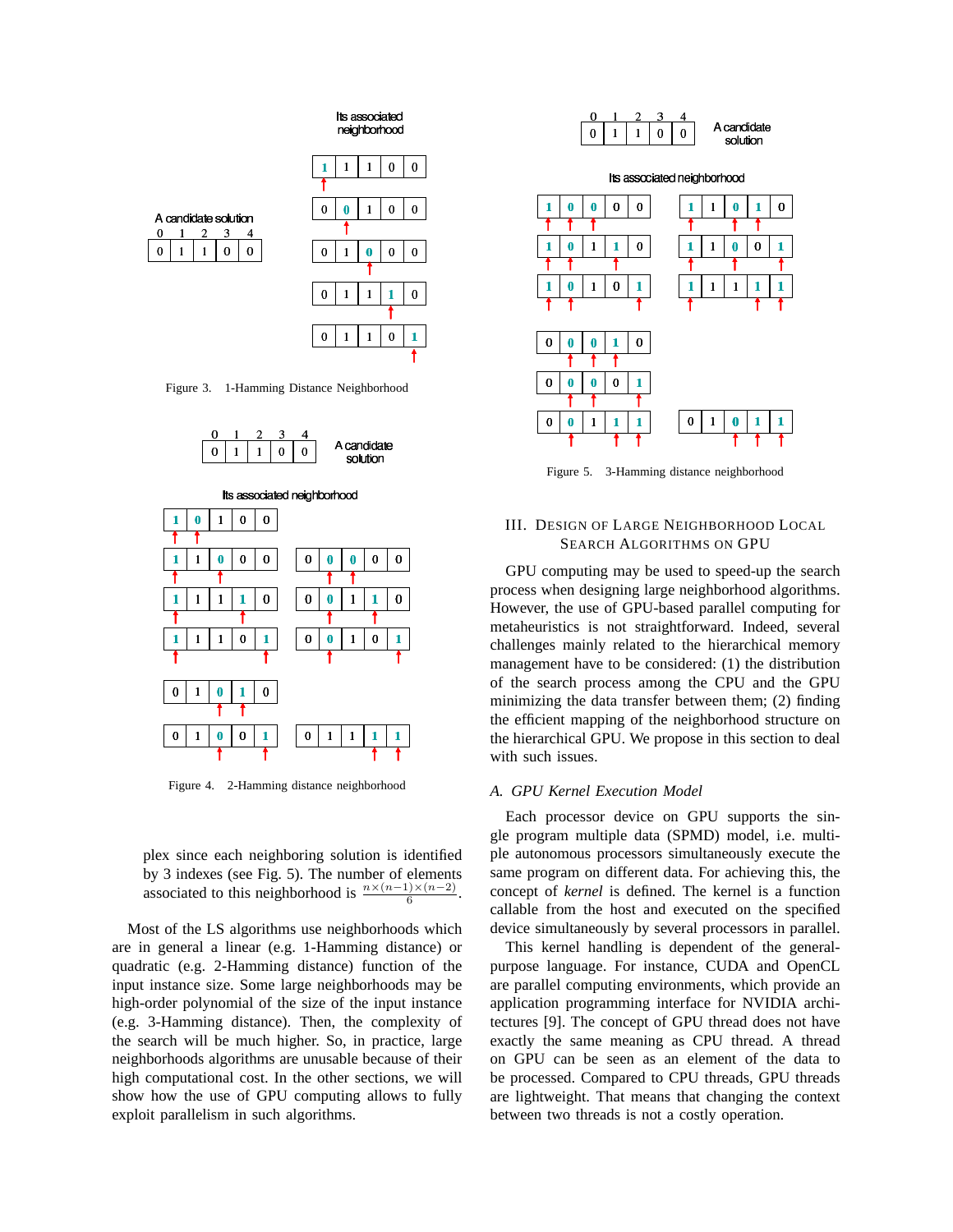Regarding their spatial organization, threads are organized within so called thread blocks. A kernel is executed by multiple equally threaded blocks. All the threads belonging to the same thread block will be assigned as a group to a single multiprocessor, while different thread blocks can be assigned to different multiprocessors. Thus, a unique *id* can be deduced for each thread to perform computation on different data.

# *B. The Proposed GPU-based Algorithm*

Adapting traditional LS methods to GPU is not a straightforward task because hierarchical memory management on GPU has to be handled. Indeed, memory transfers from CPU to GPU are slow and these copying operations have to be minimized. We propose a methodology to adapt LS methods on GPU in a generic way. Task distribution is clearly defined: the CPU manages the whole sequential LS process and the GPU is dedicated to the costly part i.e. the parallel generation and evaluation of the neighboring solutions. Algorithm 1 gives a template of any local search algorithms on GPU.

First of all, at initialization stage, memory allocations on GPU are made: data inputs and candidate solution of the problem must be allocated (lines 4 and 5). Since GPUs require massive computations with predictable memory accesses, a structure has to be allocated for storing all the neighborhood fitnesses at different addresses (line 6). Additional solution structures which are problem-dependent can also be allocated to facilitate the computation of incremental evaluation (line 7). Second, problem data inputs, initial candidate solution and additional structures associated to this solution have to be copied on the GPU (lines 8 to 10). It is important to notice that problem data inputs are a readonly structure and never change during all the execution of LS algorithms. Therefore, their associated memory is copied only once during all the execution. Third, then comes the parallel evaluation of the neighborhood (GPU kernel), in which each neighboring solution is generated and evaluated (from lines 12 to 15). The results of the evaluated solutions (fitnesses) are stored into a data structure. Fourth, since the order in which candidate neighbors are evaluated is undefined, the previous neighborhood fitnesses structure has to be copied to the host CPU (line 16). Then a specific LS solution selection strategy is applied to this structure (line 17): the exploration of the neighborhood fitnesses structure is done by the CPU in a sequential way. Finally, after a new candidate has been selected, this latter and its additional associated structures are copied to the GPU (lines 19 and 20). The process is repeated until a stopping criterion is satisfied.



Figure 6. Mappings between threads and neighbors

# *C. Efficient Mappings of Neighborhood Structures*

The remaining critical issue is to find efficient mappings between a GPU thread and a particular neighbor. Indeed, this step is crucial in the design of new large neighborhood LS algorithms for binary problems since it is clearly identified as the gateway between a GPU process and a candidate neighbor. As suggested in Fig. 6, on the one hand, the thread *id* is represented by a single index. On the other hand, the move representation of a neighbor varies according to the neighborhood.

*1) 1-Hamming Distance:* For neighborhoods based on a Hamming distance of one, a mapping between LS neighborhood encoding and GPU threads is quiet direct. Indeed, for a binary vector of size  $n$ , the neighborhood size is exactly  $n$  where each neighbor is represented by one index varying from 0 to  $n - 1$ . Regarding the GPU threads, they are provided with a unique *id* and thus associated with one single index in a similar manner. That way, the associated kernel can be launched with  $n$ threads (each neighbor is associated to a single thread). As a result, a  $\mathbb{N} \to \mathbb{N}$  mapping can be made in constant time.

*2) 2-Hamming Distance:* For a binary vector of size *n*, the size of this new neighborhood is  $\frac{n \times (n-1)}{2}$ . The associated kernel is executed by  $\frac{n \times (n-1)}{2}$  threads. For this encoding a mapping between a neighbor and a GPU thread is not straightforward. Indeed, on the one hand, a neighbor is composed by two indexes to modify. On the other hand, threads are identified by a unique *id* (single index). As a result, a  $\mathbb{N} \to \mathbb{N} \times \mathbb{N}$  mapping has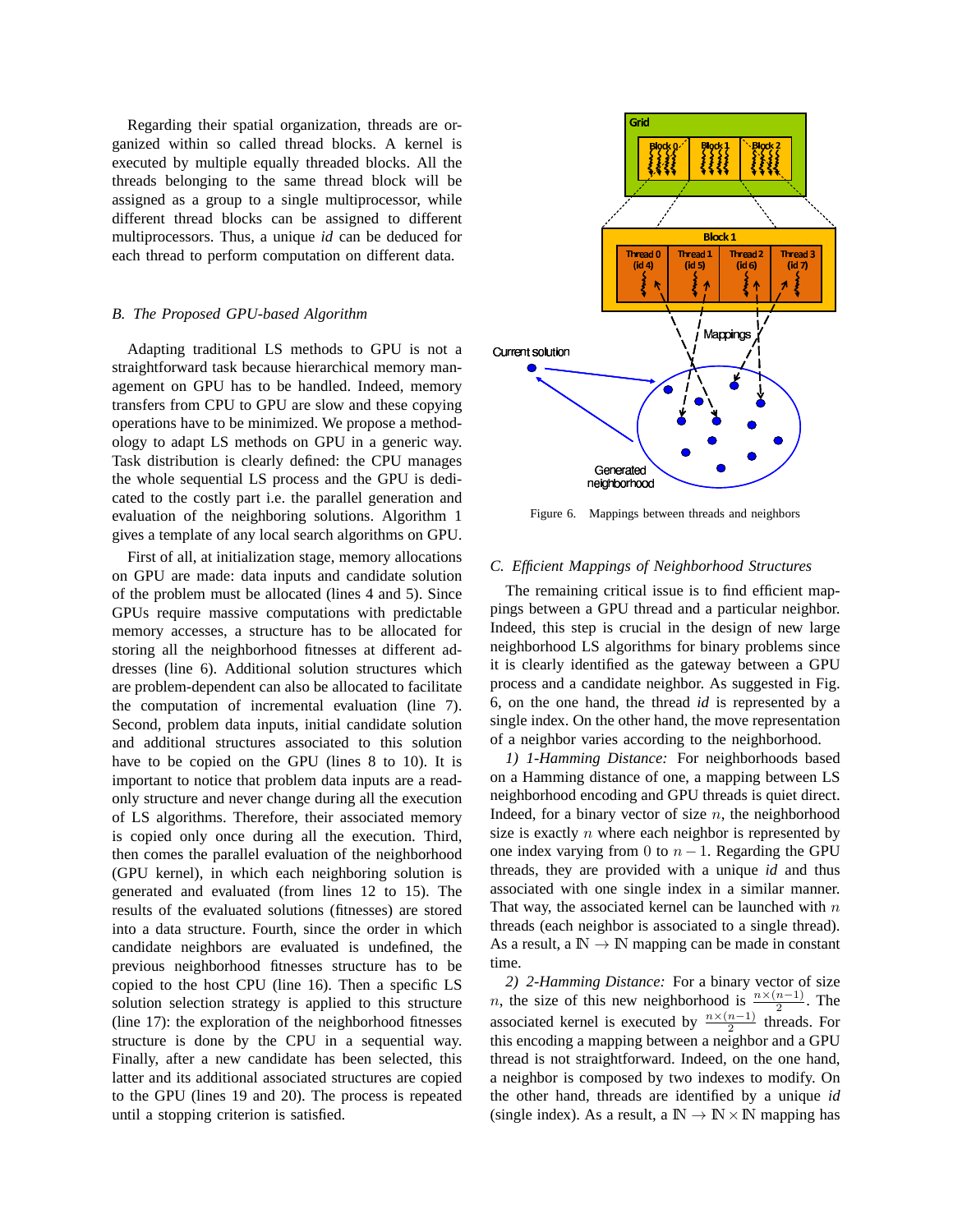# **Algorithm 1** Local Search Template on GPU

- 1: Choose an initial solution
- 2: Evaluate the solution
- 3: Specific LS initializations
- 4: Allocate problem data inputs on GPU device memory
- 5: Allocate a solution on GPU device memory
- 6: Allocate a neighborhood fitnesses structure on GPU device memory
- 7: Allocate additional solution structures on GPU device memory
- 8: Copy problem data inputs on GPU device memory
- 9: Copy the solution on GPU device memory
- 10: Copy additional solution structures on GPU device memory
- 11: **repeat**
- 12: **for** each neighbor in parallel on GPU **do**
- 13: Incremental evaluation of the candidate solution
- 14: Insert the resulting fitness into the neighborhood fitnesses structure
- 15: **end for**
- 16: Copy neighborhood fitnesses structure on CPU host memory
- 17: Specific LS solution selection strategy on the neighborhood fitnesses structure
- 18: Specific LS post-treatment
- 19: Copy the chosen solution on GPU device memory
- 20: Copy additional solution structures on GPU device memory
- 21: **until** a stopping criterion satisfied

to be considered to transform one index into two. In a similar way, a  $\mathbb{N} \times \mathbb{N} \to \mathbb{N}$  mapping must be handled to transform two indexes into one.

# *Proposition 1:* **Two-to-one index transformation**

Given  $i$  and  $j$  the indexes of two elements to modify in the binary representation, the corresponding index  $f(i, j)$  in the neighborhood representation is equal to  $i \times (n-1) + (j-1) - \frac{i \times (i+1)}{2}$  $\frac{i+1}{2}$ , where *n* is the vector size.

#### *Proposition 2:* **One-to-two index transformation**

Given  $f(i, j)$  the index of the element in the neighborhood representation, the corresponding index i is equal to  $n - 2 - \lfloor \frac{3}{2} \rfloor$  $\sqrt{8 \times (m - f(i,j) - 1) + 1} - 1$  $\frac{i,j-1}{2}$  and j is equal to  $f(i, j) - i \times (n - 1) + \frac{i \times (i+1)}{2} + 1$  in the binary representation, where  $n$  is the vector size and  $m$  the neighborhood size.

The proofs of one-to-two and two-to-one index transformations can be found in [10]. The complexity of such mappings is a nearly constant time i.e. it depends on the calculation of the square root on GPU (solving quadratic equation).

*3) 3-Hamming Distance:* For an array of size n, the size of this neighborhood is  $\frac{n \times (n-1) \times (n-2)}{6}$ . The associated kernel on GPU is executed by  $\frac{n \times (n-1) \times (n-2)}{6}$ threads. A mapping here between a neighbor and a GPU thread is also particularly challenging.  $\mathbb{N} \to \mathbb{N} \times \mathbb{N} \times \mathbb{N}$ and  $\mathbb{N} \times \mathbb{N} \times \mathbb{N} \rightarrow \mathbb{N}$  mappings must be handled efficiently.

The mapping for this neighborhood is a generalization of the 2-Hamming distance neighborhood with a third index. The complexity of the mappings is logarithmic in practice i.e. it depends on the numerical Newton-Raphson method (solving cubic equation).

# IV. APPLICATION TO THE PERMUTED PERCEPTRON PROBLEM

### *A. Permuted Perceptron Problem*

As illustration of a binary problem, the PPP is a NPcomplete problem that has received a great attention given its importance in security protocols. An  $\epsilon$ -vector is a vector with all entries being either +1 or -1. Similarly an  $\epsilon$ -matrix is a matrix in which all entries are either +1 or -1. The PPP is defined as follows according to [8]:

*Definition 1:* Given an  $\epsilon$ -matrix A of size  $m \times n$ and a multi-set S of non-negative integers of size  $m$ , find an  $\epsilon$ -vector V of size *n* such that  $\{(\langle AV \rangle_j / j = \epsilon\})$  $\{1, \ldots, m\}\} = S.$ 

Let  $Y = AV$  be a matrix-vector product. Determine a histogram vector H over the integers such that  $H_i =$  $#{Y_j = i | j = 1, ..., m}$ . Let V' denote a candidate for the solution V, let  $Y' = AV'$  and let  $H'_i$  denote the histogram vector of  $Y'$ . Then an objective function is given in [11] by:

$$
f(V') = 30 \times \sum_{i=1}^{m} (|(AV')_i| - (AV')_i) + \sum_{i=1}^{n} (|H_i - H'_i|).
$$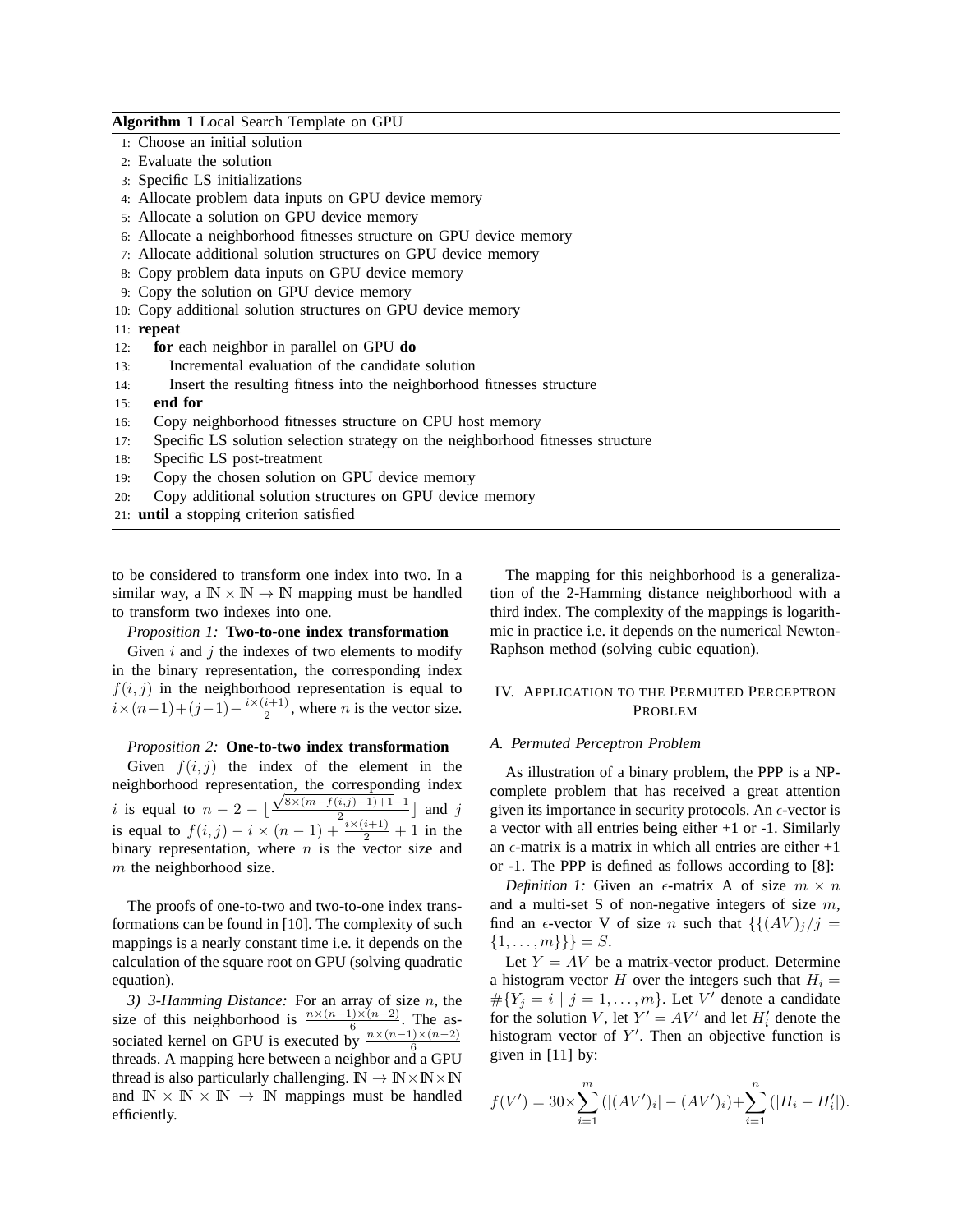This corresponds to a minimization problem where a value  $f(V') = 0$  gives a successful solution to the problem.

# *B. Configuration*

A tabu search [12] has been implemented on CUDA for each neighborhood. This algorithm is an instance of the general LS model presented in introduction. Basically, this algorithm uses a tabu list (a short-term memory) which contains the solutions that have been visited in the recent past. More details of this algorithm are given in [12].

The used configuration is an Intel Core 2 Duo 2.67GHz with a NVIDIA GTX 280 card. The number of multiprocessors of this card is equal to 30 and the constraints of memory alignment are relaxed in comparison with the previous architectures (G80 series). Therefore, GTX 280 cards get better global memory performance.

The following experiments intend to measure the quality of the solutions for the instances of the literature addressed in [11]. A tabu search has been executed 50 times with a maximum number of  $\frac{n \times (n-1) \times (n-2)}{6}$ iterations (stopping criterion). The tabu list size has been arbitrary set to a  $\frac{m}{6}$  where m is the number of neighbors. The average value of the evaluation function (fitness) and its standard deviation (in sub index) has been measured. The number of successful tries (fitness equal to zero) and the average number of iterations are also represented.

### *C. 1-Hamming Distance*

Table I reports the results for the tabu search based on the 1-Hamming distance neighborhood. In a short execution time, the algorithm has been able to find few solutions for the instances  $m = 73$ ,  $n = 73$ (10 successful tries on 50) and  $m = 81, n = 81$  (6) successful tries on 50). The two other instances are well-known for their difficulties and no solutions were found. Regarding execution time, GPU version does not offer anything in terms of efficiency. Indeed, since the neighborhood is relatively small  $(n$  threads), the number of threads per block is not enough to fully cover the memory access latency.

To measure the efficiency of the GPU-based implementation of this neighborhood, bigger instances of the PPP must be considered. Fig. 7 shows the GPU acceleration factor for different PPP instance sizes on the base of 10000 iterations.

From  $m = 201$  and  $n = 217$ , the GPU version starts to be faster than CPU version (acceleration factor of  $\times$ 1.1). As long as the problem size increases, the speedup grows significantly (up to  $\times 10.8$  for  $m = 1501$  and  $n = 1517$ .

#### *D. 2-Hamming Distance*

A tabu search has been implemented on GPU using a 2-Hamming distance neighborhood. Results of the experiment for the PPP are reported in Table II.

By using this other neighborhood, in comparison with Table I, the quality of solutions has been significantly improved: on the one side the number of successful tries for both  $m = 73, n = 73$  (19 solutions) and  $m = 81, n = 81$  (13 solutions) is more important. On the other side, 12 solutions were found for the instance  $m = 101$ ,  $n = 101$ . Regarding execution time, acceleration factor for GPU version is really efficient (from  $\times$ 9.9 to  $\times$ 18.5). Indeed, since a large number of threads are executed, GPU can take full advantage of the multiprocessors occupancy.

#### *E. 3-Hamming Distance*

A tabu search using a 3-Hamming distance neighborhood has been implemented. Since the computational time is too exorbitant, the average expected time for the CPU implementation is deduced from the base of 100 iterations per execution. Results are collected in Table III.

In comparison with Knudsen and Meier article [11], the results found by the generic tabu search are competitive without any use of cryptoanalysis techniques. Indeed, the number of successful solutions has been drastically improved for every instance (respectively 35, 28 and 18 successful tries) and a solution has been even found for the difficult instance  $m = 101, n = 117$ . Regarding execution time, acceleration factors using GPU are very significant (from  $\times 24.2$  to  $\times 25.8$ ).

The conclusions from this experiment indicate that the use of GPU provides an efficient way to deal with large neighborhoods. Indeed, 3 Hamming-distance neighborhood on PPP were unpracticable in terms of single CPU computational resources. So, implementing this algorithm on GPU has allowed to exploit parallelism in such neighborhood and improve the quality of solutions.

### V. DISCUSSION AND CONCLUSION

Local search algorithms based on large neighborhoods may allow to enhance the effectiveness in combinatorial optimization [2]. However, their exploitation for solving real-world problems is possible only by using a great computing power. High-performance computing based on GPU accelerators is recently revealed as an efficient way to use the huge amount of resources at disposal and fully exploit the parallelism of neighborhoods. To the best of our knowledge, no research work has been published on LS algorithms on GPU based on different neighborhoods exploration.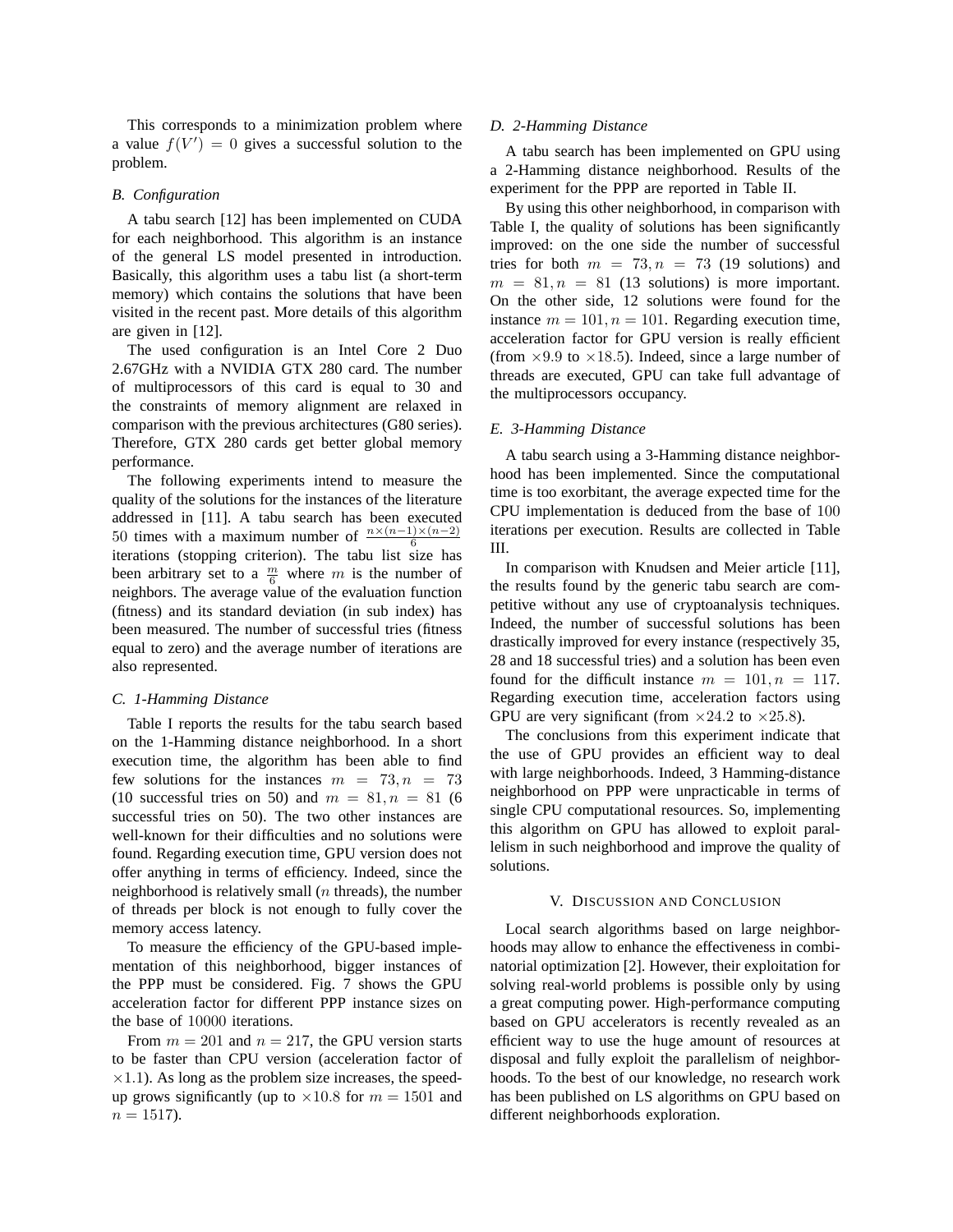Table I PERMUTED PERCEPTRON PROBLEM 1-HAMMING DISTANCE

| Problem          | <b>Fitness</b> | # iterations | # solutions | CPU time | GPU time |
|------------------|----------------|--------------|-------------|----------|----------|
| $73 \times 73$   | 10.351         | 59184.1      | 10/50       | 4s       | 9s       |
| $81 \times 81$   | $10.8_{5.6}$   | 77321.3      | 6/50        | 6s       | 13s      |
| $101 \times 101$ | $20.2_{14.1}$  | 166650       | 0/50        | 16s      | 33s      |
| $101 \times 117$ | $16.4$ 54      | 260130       | 0/50        | 29s      | 57s      |



Figure 7. Comparison of the execution time for large PPP instances

| Table II                                       |
|------------------------------------------------|
| PERMUTED PERCEPTRON PROBLEM 2-HAMMING DISTANCE |

| Problem          | <b>Fitness</b> | # iterations | # solutions | CPU time | GPU time | Acceleration  |
|------------------|----------------|--------------|-------------|----------|----------|---------------|
| $73 \times 73$   | $16.4_{17}$ 9  | 43031.7      | 19/50       | 81s      | 8s       | $\times$ 9.9  |
| $81 \times 81$   | $15.5_{16.6}$  | 67462.5      | 13/50       | 174s     | 16s      | $\times$ 11.0 |
| $101 \times 101$ | $14.2_{14.3}$  | 138349       | 12/50       | 748s     | 44s      | $\times$ 17.0 |
| $101 \times 117$ | $13.8_{10.8}$  | 260130       | 0/50        | 1947s    | 105s     | $\times18.5$  |

Table III PERMUTED PERCEPTRON PROBLEM 3-HAMMING DISTANCE

| <b>Problem</b>   | <b>Fitness</b> | # iterations | # solutions | CPU expected time | GPU time | Acceleration  |
|------------------|----------------|--------------|-------------|-------------------|----------|---------------|
| $73 \times 73$   | $2.4_{4.3}$    | 21360.2      | 35/50       | 1202s             | 50s      | $\times$ 24.2 |
| $81 \times 81$   | 3.54.4         | 43230.7      | 28/50       | 3730 <i>s</i>     | 146s     | $\times 25.5$ |
| $101 \times 101$ | $6.2_{5.4}$    | 117422       | 18/50       | 24657s            | 955s     | $\times 25.8$ |
| $101 \times 117$ | $.7_{2.7}$     | 255337       | /50         | 88151s            | 3551s    | $\times$ 24.8 |